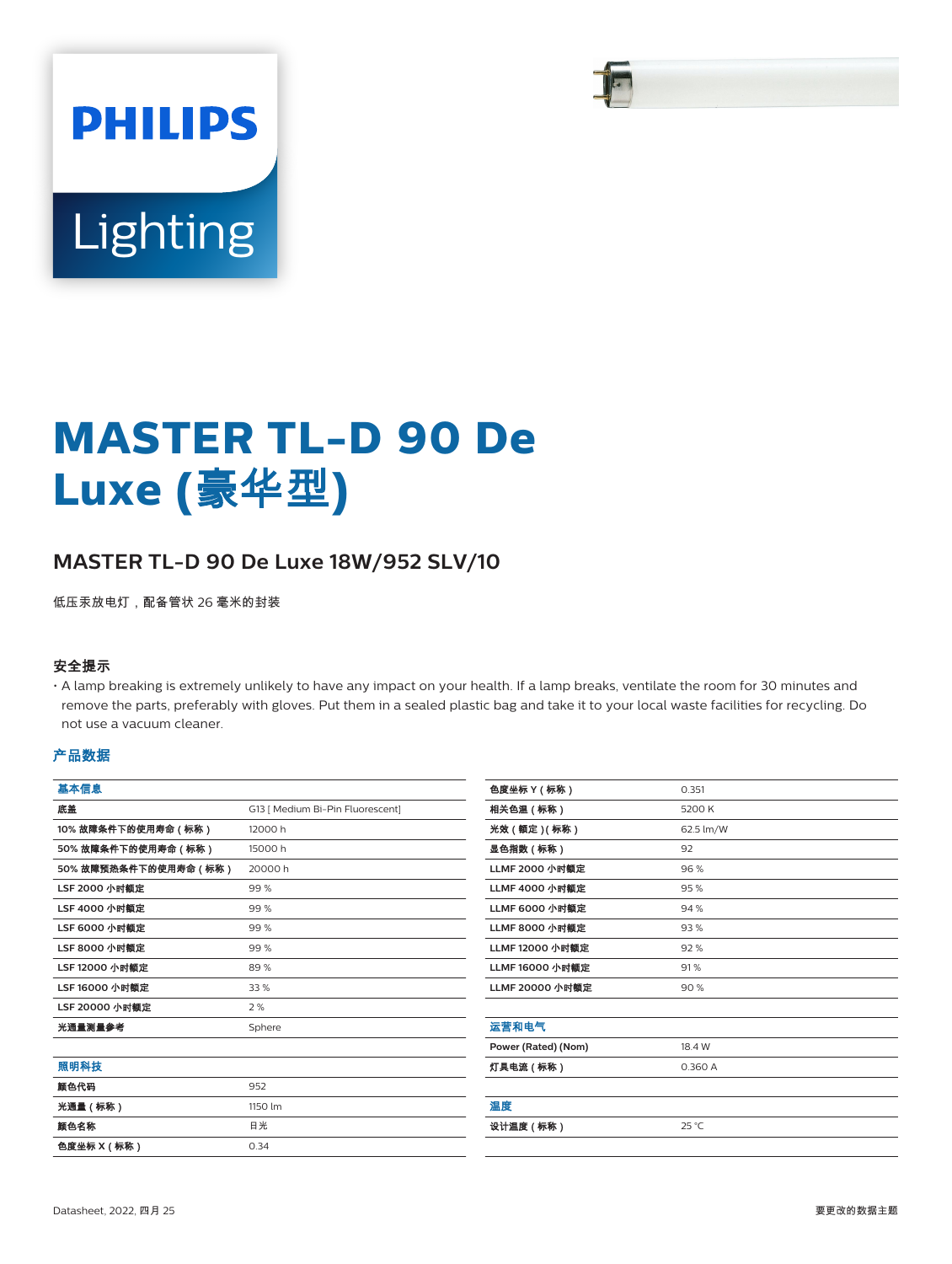### **MASTER TL-D 90 De Luxe (**豪华型**)**

| 控制调光          |                  |  |
|---------------|------------------|--|
| 可调光           | 是                |  |
|               |                  |  |
| 机械和壳体         |                  |  |
| 灯泡外形          | T8 [ 26 mm (T8)] |  |
|               |                  |  |
| 应用            |                  |  |
| 能效等级          | G                |  |
| 汞(Hg) 含量 (标称) | 2 mg             |  |
| 能耗 kWh/1000 h | 19 kWh           |  |
| EPREL 注册编号    | 423520           |  |
|               |                  |  |

| 产品参数              |                                       |
|-------------------|---------------------------------------|
| 完整产品代码            | 871150088843325                       |
| 订单产品名称            | MASTER TL-D 90 De Luxe 18W/952 SLV/10 |
| EAN/UPC - 产品      | 8711500888433                         |
| 订购代码              | 928043595081                          |
| SAP 计算器 - 每个包中的数量 |                                       |
| 计算器 - 每个外包装箱中的包数  | 10                                    |
| SAP 材料            | 928043595081                          |
| SAP 净重 (每件)       | 71.000 g                              |
| ILCOS 代码          | FD-18/53/1A-E-G13                     |
|                   |                                       |

#### 二维绘图



**MASTER TL-D 90 De Luxe 18W/952 SLV/10**

# 光度数据

**Product D (max) A (max) B (max) B (min) C (max)** MASTER TL-D 90 De Luxe 28 mm 589.8 mm 596.9 mm 594.5 mm 604 mm

18W/952 SLV/10



**LDPB\_TL-D9HLm\_950-Spectral power distribution B/W LDPO\_TL-D9HLm\_950-Spectral power distribution Colour**